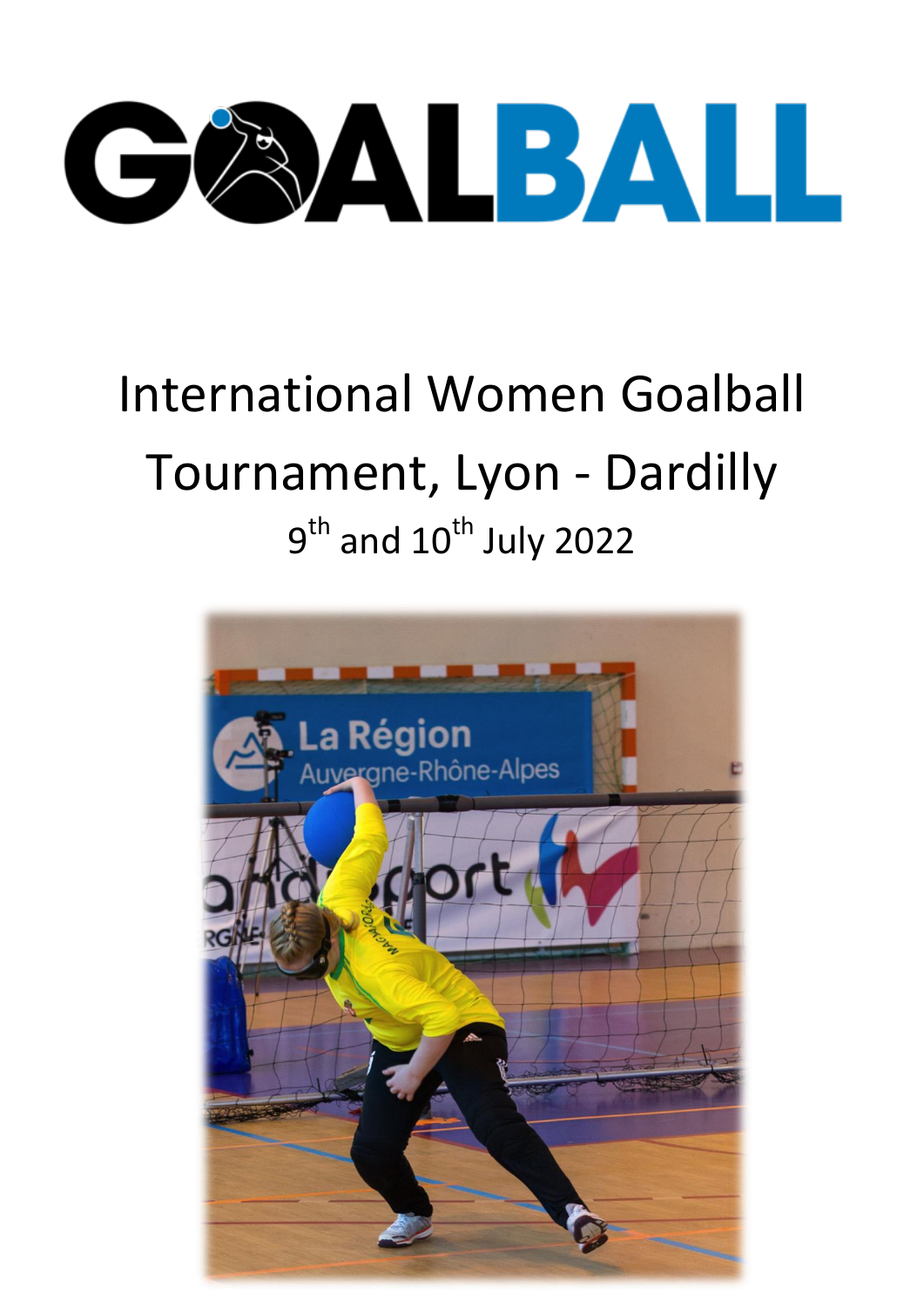

Dear Friends,

the LIGUE AUVERGNE-RHÔNE-ALPES HANDISPORT is pleased to invite you to the Lyon International Woman Goalball Tournament 2022, for national women's teams in priority and for the sports clubs in a second time.

The initial number of teams required will be between five and eight.

The tournament will take place in Dardilly the 9<sup>th</sup> and  $10^{\text{th}}$  July 2022

## Arrival:

 $8<sup>th</sup>$  July, friday, if it's possible after 15:00 hours.

#### Departure:

11<sup>th</sup> July, Monday, before 10:00 hours.





## Sports Venue:

The competition will take place at a tall Sports Hall in Dardilly (very closed to the town of Lyon). Two areas will be avalaible, for the competition.

Competition: Saturday 9<sup>th</sup> and Sunday 10<sup>th</sup> July.

Prize - giving ceremony: 10<sup>th</sup> July, Sunday, right after the competition in the sports hall.

Accommodation : Delegations will be accommodated in a 3\* hostel, near the sports hall in single, twins and triple rooms.